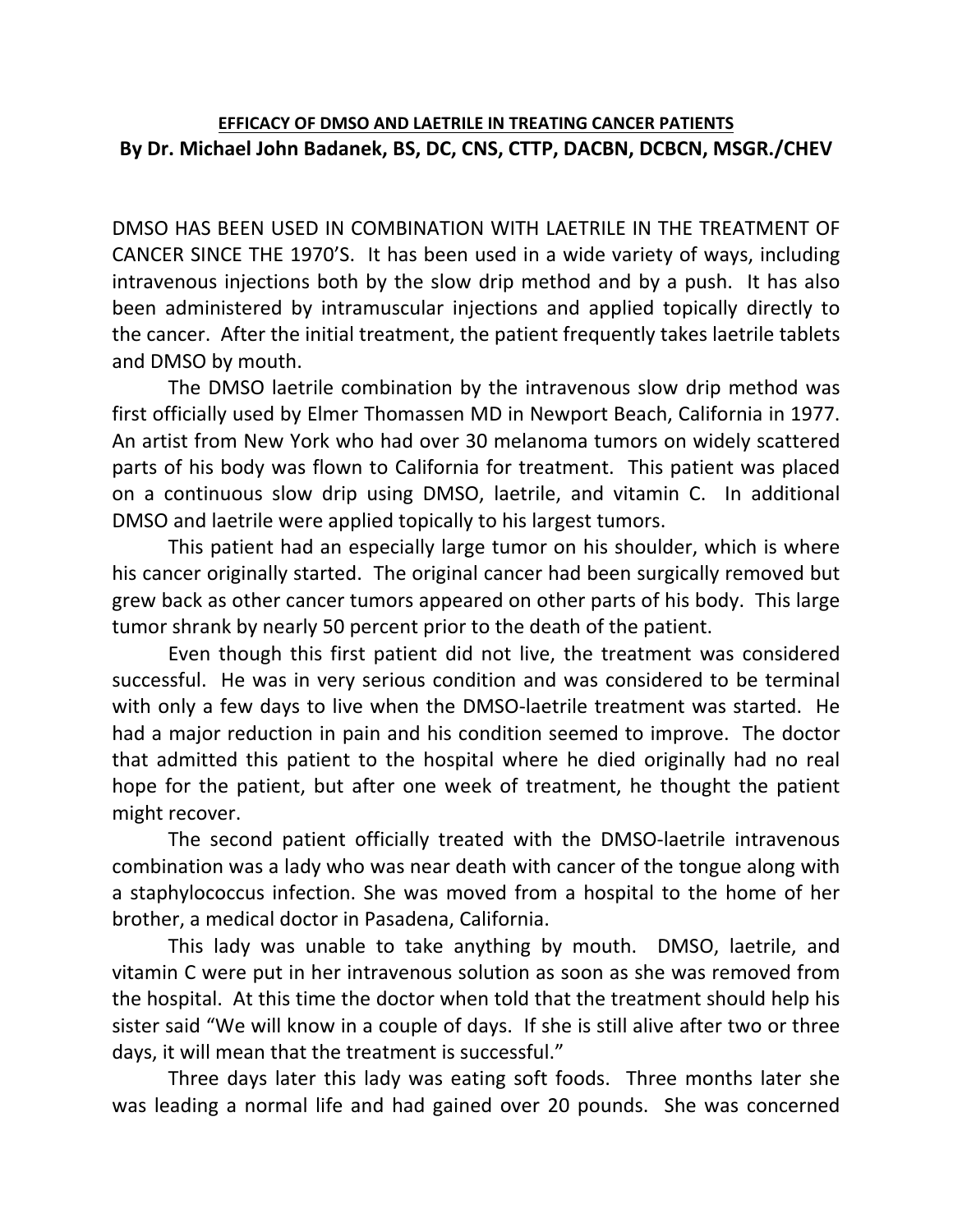about her looks and the fact that she was too thin. She remembered nothing about leaving the hospital or what had happened during her worst days. However, by this time this lady was well on her way to complete recover.

The patient's doctor later said that when the treatment first started he did not think there was any possibility that she would live for one week. He went along with the experiment only because his sister was terminal and he wanted to do everything possible to save her life. He said that it was the most dramatic recovery he had seen in over 30 years of practicing medicine.

This patient continued to use DMSO along with laetrile tablets for several years after her recovery to reduce the chance of the cancer returning. At last contact nearly 10 years after starting treatment this lady was alive and in good health.

Inoperable brain cancer is usually fatal within a short time. In 1979, following brain surgery, a 19 year old lady was told that part of her tumor could not be removed. The surgery was expected to reduce seizures and possibly give additional months of life. However, the surgeon gave no hope for long term survival and said death would probably occur in less than six months.

The family of this young woman decided to have her treated with DMSO and laetrile at the Degenerative Disease Medical Center in Las Vegas, Nevada. DMSO was administered at the rate of one gram per kilogram of body weight (about two ounces) along with six grams of laetrile and 25 grams of vitamin C over a four hour period each day. Treatment was continued for three weeks.

Following the formal treatment at the medical center the patient continued on oral DMSO, laetrile tablets, and vitamins. She was also placed on a healthy diet that emphasized natural and raw foods. Over 20 years later, this patient was alive and enjoying relatively good health. Since no brain scan was performed since the original surgery, no one knows what happened to the tumor.

A more recent example of a patient who was treated with the DMSO and laetrile by the slow drip method was a 56 year old man in Los Angeles. He was suffering from prostate cancer. However, he said that the prostate cancer did not concern him that much. His main concern was radiation cystitis which was caused by radiation given to treat his cancer. A surgeon who was treating the patient also said the cystitis was the most immediate problem as the man was bleeding heavily and had recently had several transfusions.

Even though the radiation cystitis was top priority, it was possible to treat both the cystitis and cancer at the same time. This patient received 3 ounces of DMSO along with 25 grams of vitamin C and six grams of laetrile by an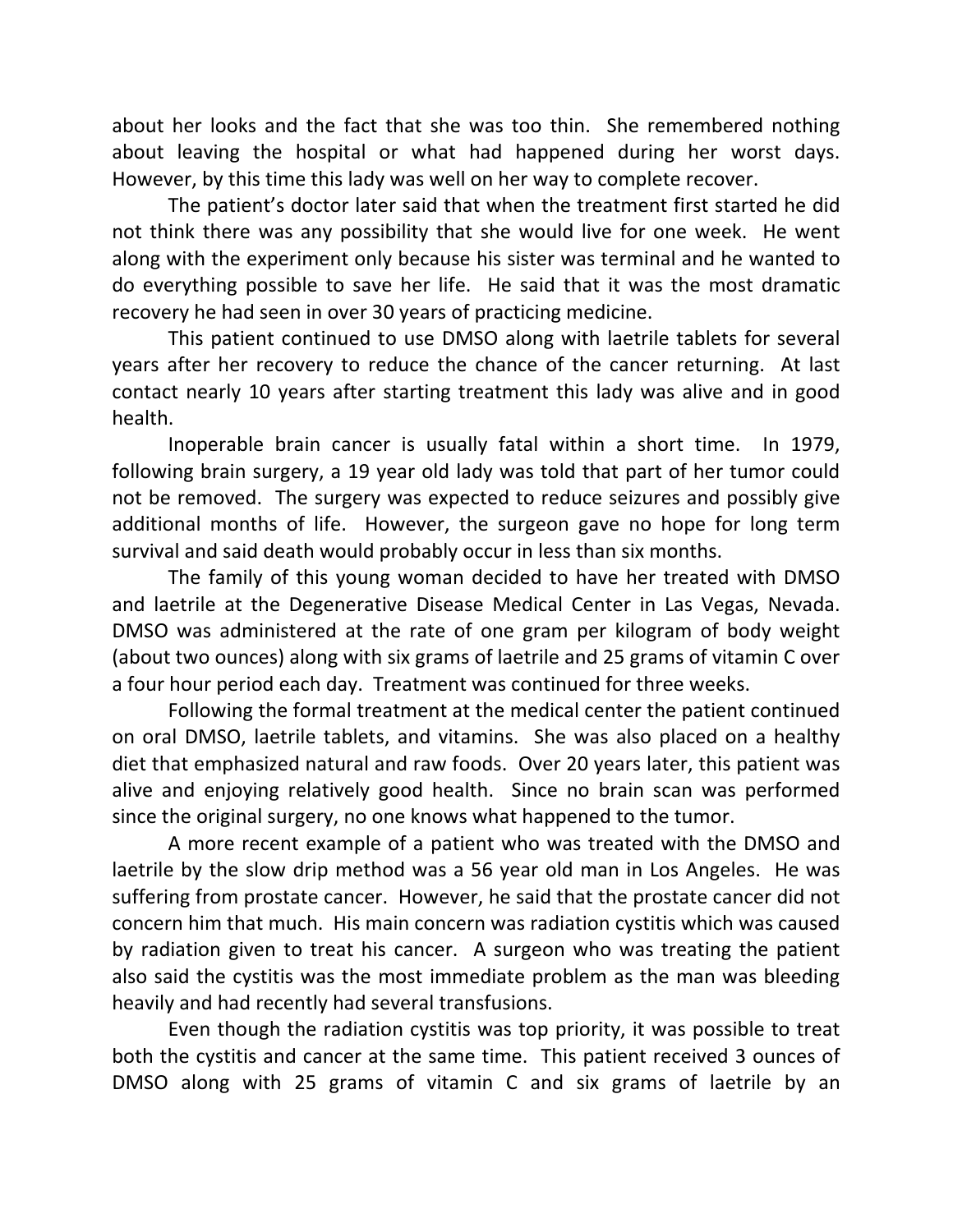intravenous slow drip five days a week for five weeks. He also drank one teaspoonful of DMSO in two ounces of aloe vera juice the same five days a week. On Saturday and Sunday he drank the aloe vera juice and DMSO twice a day.

There was greatly reduced bleeding after three days of treatment. Two weeks later the bleeding completely stopped. At this time the patient said felt better and stronger than he had felt in months. Three years later this man says he is now feeling the best he has ever felt. He still drinks the DMSO in aloe vera juice every day and says that he intends to stay on this program for the rest of his life.

Many doctors in the United States, Mexico, and other countries have reported success using laetrile and DMSO to treat patients with brain, liver, pancreas, and other cancers that were considered terminal. These doctors explain that the treatment is normally more effective than chemotherapy or radiation. It also has few or no adverse side effects.

Opponents of laetrile which is also called amygdalin or vitamin B-17, make much of the fact that it contains cyanide which is poisonous. They ignore the fact that many substances that are deadly in sufficient amounts are required by the body. They also ignore the fact that all chemotherapy drugs are toxic and can kill the patient as well as cancer cells. The hope with chemotherapy is that it will kill the cancer before it kills the patient. As pointed out in the previous chapter, the use of DMSO makes the chemotherapy more toxic to the cancer cells and helps protect the normal cells.

How does laetrile work, and why are toxic substances released only at the cancer site? When the laetrile is carried through the body, it is necessary to have a substance to activate the poison. The substance is an enzyme called beta glucuronidase. This enzyme is not found to any dangerous degree anywhere in the body except at the cancer cell where it is always present in great quantities. The result is the laetrile is activated at the cancer cell and nowhere else. The action between the laetrile and beta glucuronidase causes the release of hydrocyanic acid and benzaldehyde, both of which are poisonous by themselves. However, the combination is many times more deadly than either one working by itself.

Normal cells produce another enzyme called rhodanese which cancer cells are unable to produce. Rhodanese neutralizes cyanide and converts it instantly into byproducts that are beneficial to the body. This enzyme is found in every part of the body except the cancer cell.